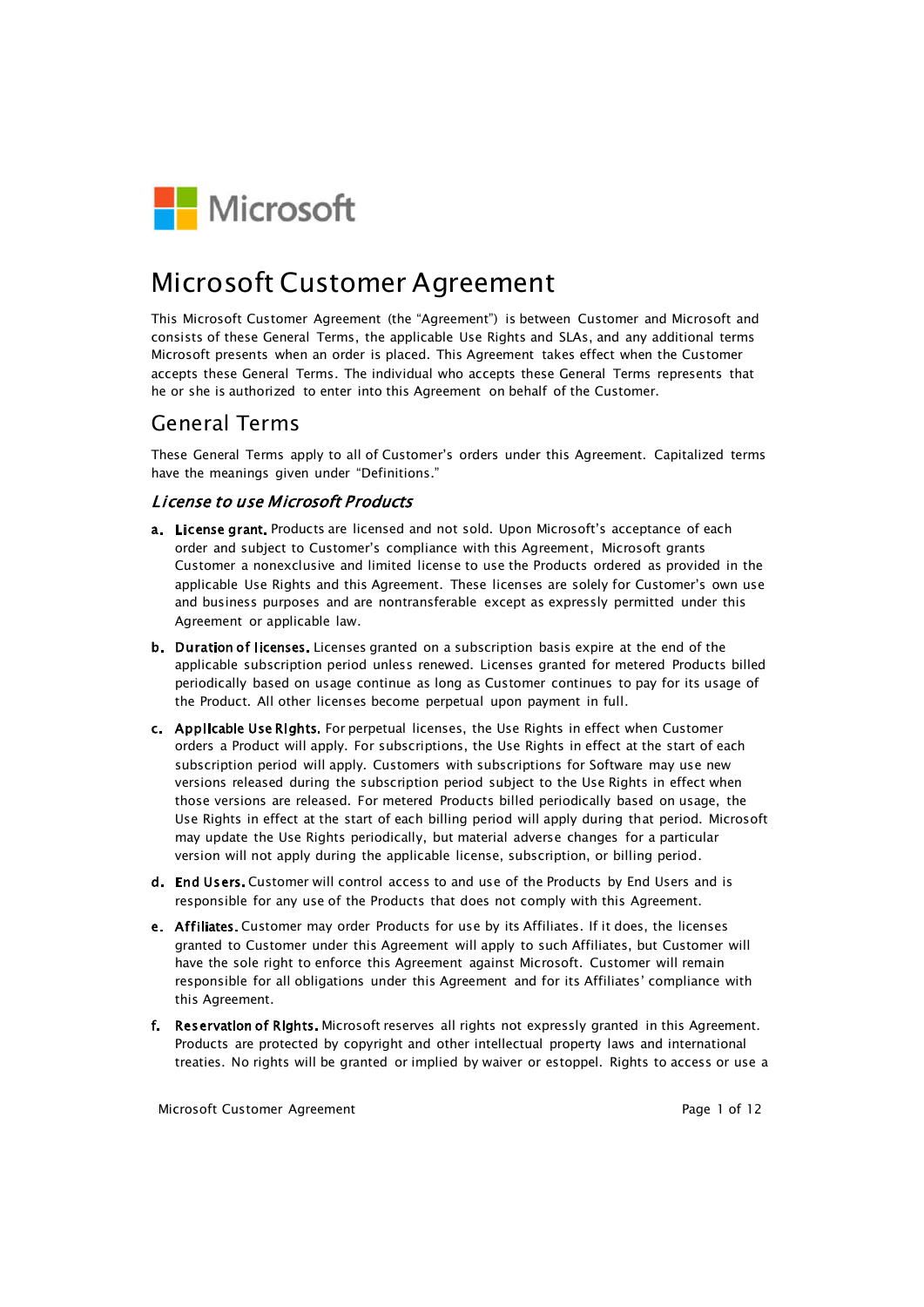

Product on a device do not give Customer any right to implement Microsoft patents or other Microsoft intellectual property in the device itself or in any other software or devices.

- g. Restrictions. Except as expressly permitted in this Agreement or Product documentation, Customer must not (and is not licensed to):
	- (1) reverse engineer, decompile, or disassemble any Product, or attempt to do so;
	- (2) install or use non-Microsoft software or technology in any way that would subject Microsoft's intellectual property or technology to any other license terms;
	- (3) work around any technical limitations in a Product or restrictions in Product documentation;
	- (4) separate and run parts of a Product on more than one device;
	- (5) upgrade or downgrade parts of a Product at different times;
	- (6) transfer parts of a Product separately; or
	- (7) distribute, sublicense, rent, lease, or lend any Products, in whole or in part, or use them to offer hosting services to a third party.
- h. License transfers. Customer may only transfer fully-paid, perpetual licenses under this Agreement to (1) an Affiliate or (2) a third party solely in connection with the transfer of hardware to which, or employees to whom, the licenses have been assigned as part of (a) a divestiture of all or part of an Affiliate or (b) a merger involving Customer or an Affiliate. Upon such transfer, Customer must uninstall and discontinue using the licensed Product and render any copies unusable. Customer must notify Microsoft of a license transfer and provide the transferee a copy of these General Terms, the applicable Use Rights and any other documents necessary to show the scope, purpose and limitations of the licenses transferred. Nothing in this Agreement prohibits the transfer of Software to the extent allowed under applicable law if the distribution right has been exhausted.
- i. Customer Eligibility. Customer agrees that if it is purchasing academic, government or nonprofit offers, Customer meets the respective eligibility requirements (https://aka.ms/eligiblitydefinition). Microsoft reserves the right to verify eligibility and suspend product use if requirements are not met.

## Non-Microsoft Products.

Non-Microsoft Products are provided under separate terms by the Publishers of such products. Customer will have an opportunity to review those terms prior to placing an order for a Non-Microsoft Product through a Microsoft online store or Online Service. Microsoft is not a party to the terms between Customer and the Publisher. Microsoft may provide Customer's contact information and transaction details to the Publisher. Microsoft makes no warranties and assumes no responsibility or liability whatsoever for Non-Microsoft Products. Customer is solely responsible for its use of any Non-Microsoft Product.

## Verifying compliance.

Microsoft Customer Agreement **Page 2 of 12** and Page 2 of 12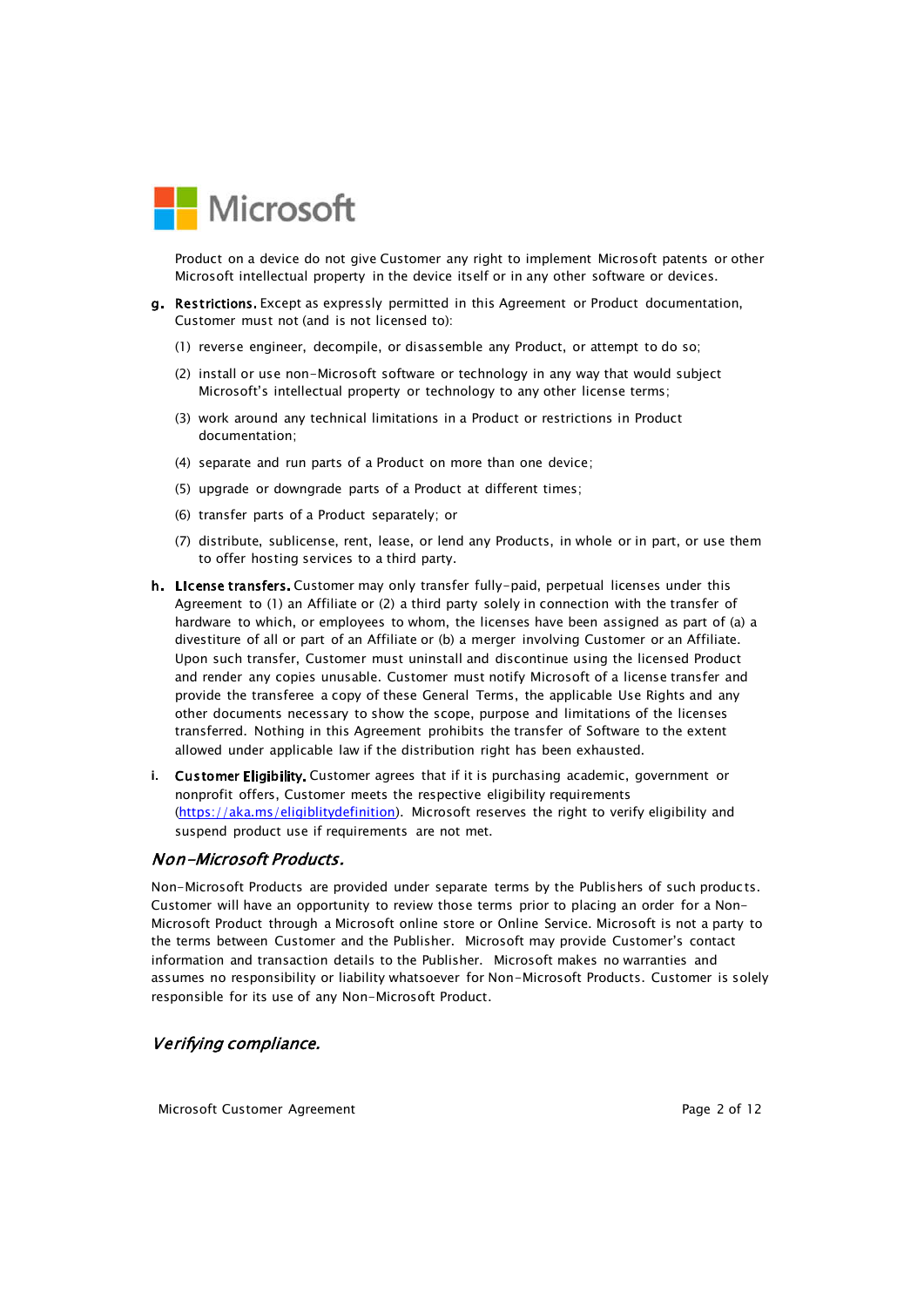

Customer must keep records relating to Products it and its Affiliates use or distribute. At Microsoft's expense, Microsoft may verify Customer's and its Affiliates' compliance with this Agreement at any time upon 30 days' notice. To do so, Microsoft may engage an independent auditor (under nondisclosure obligations) or ask Customer to complete a self-audit process. Customer must promptly provide any information and documents that Microsoft or the auditor reasonably requests related to the verification and access to systems running the Products. If verification or self-audit reveals any unlicensed use, Customer must, within 30 days, order sufficient licenses to cover the period of its unlicensed use. Without limiting Microsoft's other remedies, if unlicensed use is 5% or more of Customer's total use of all Products, Customer must reimburse Microsoft for its costs incurred in verification and acquire sufficient licenses to cover its unlicensed use at 125% of the then-current Customer price or the maximum allowed under applicable law, if less. All information and reports related to the verification process will be Confidential Information and used solely to verify compliance.

## Privacy.

- a. Personal Data. Customer consents to the processing of Personal Data by Microsoft and its Affiliates, and their respective agents and subcontractors, as provided in this Agreement. Before providing Personal Data to Microsoft, Customer will obtain all required consents from third parties (including Customer's contacts, Partners, distributors, administrators, and employees) under applicable privacy and data protection laws.
- b. Location of Personal Data. To the extent permitted by applicable law, Personal Data collected under this Agreement may be transferred, stored and processed in the United States or any other country in which Microsoft or its Affiliates, or their respective agents and subcontractors, maintain facilities. Microsoft will abide by the requirements of European Economic Area and Swiss data protection law regarding the collection, use, transfer, retention, and other processing of Personal Data from the European Economic Area and Switzerland.

## Confidentiality.

- a. Confidential Information. "Confidential Information" is non-public information that is designated "confidential" or that a reasonable person should understand is confidential, including, but not limited to, Customer Data, the terms of this Agreement, and Customer's account authentication credentials. Confidential Information does not include information that (1) becomes publicly available without a breach of a confidentiality obligation; (2) the receiving party received lawfully from another source without a confidentiality obligation; (3) is independently developed; or (4) is a comment or suggestion volunteered about the other party's business, products or services.
- b. Protection of Confidential Information. Each party will take reasonable steps to protect the other's Confidential Information and will use the other party's Confidential Information only for purposes of the parties' business relationship. Neither party will disclose Confidential Information to third parties, except to its Representatives, and then only on a need-toknow basis under nondisclosure obligations at least as protective as this Agreement. Each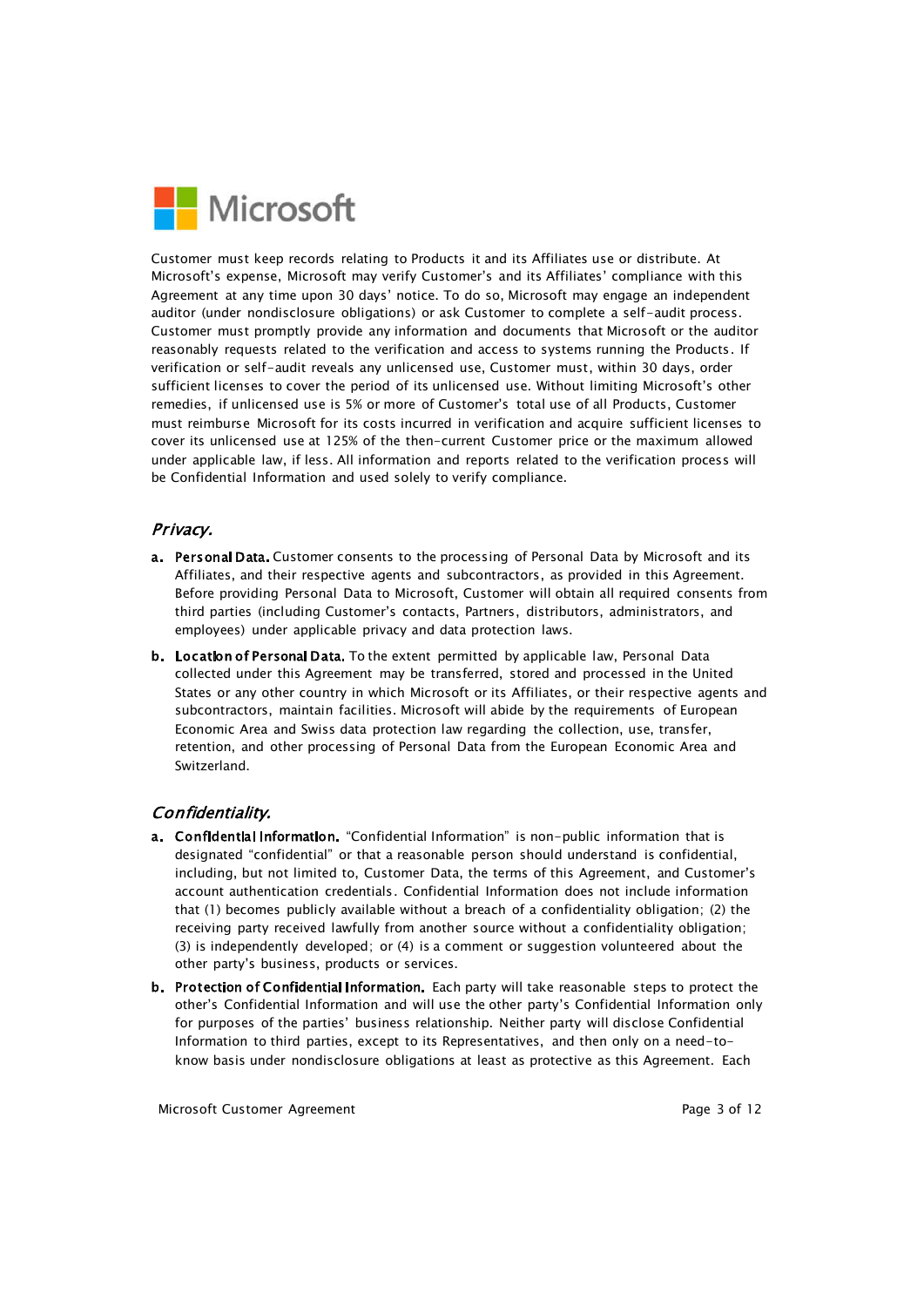

party remains responsible for the use of Confidential Information by its Representatives and, in the event of discovery of any unauthorized use or disclosure, must promptly notify the other party. The Online Services Terms may provide additional terms regarding the disclosure and use of Customer Data.

- c. Disclosure required by law. A party may disclose the other's Confidential Information if required by law, but only after it notifies the other party (if legally permissible) to enable the other party to seek a protective order.
- d. Residual information. Neither party is required to restrict work assignments of its Representatives who have had access to Confidential Information. Each party agrees that the use of information retained in Representatives' unaided memories in the development or deployment of the parties' respective products or services does not create liability under this Agreement or trade secret law, and each party agrees to limit what it discloses to the other accordingly.
- e. Duration of Confidentiality obligation. These obligations apply (1) for Customer Data, until it is deleted from the Online Services; and (2) for all other Confidential Information, for a period of five years after a party receives the Confidential Information.

#### **Product warranties.**

#### a. Limited warranties and remedies.

- (1) Online Services. Microsoft warrants that each Online Service will perform in accordance with the applicable SLA during Customer's use. Customer's remedies for breach of this warranty are described in the SLA.
- (2) Software. Microsoft warrants that the Software version that is current at the time will perform substantially as described in the applicable Product documentation for one year from the date Customer acquires a license for that version. If it does not, and Customer notifies Microsoft within the warranty term, Microsoft will, at its option, (a) return the price Customer paid for the Software license or (b) repair or replace the Software.

The remedies above are Customer's sole remedies for breach of the warranties in this section. Customer waives any warranty claims not made during the warranty period.

- b. Exclusions. The warranties in this Agreement do not apply to problems caused by accident, abuse, or use inconsistent with this Agreement, including failure to meet minimum system requirements. These warranties do not apply to free, trial, preview, or prerelease products, or to components of Products that Customer is permitted to redistribute.
- c. Disclaimer. Except for the limited warranties above and subject to applicable law, Microsoft provides no other warranties or conditions for Products and disclaims any other express, implied or statutory warranties for Products, including warranties of quality, title, noninfringement, merchantability, and fitness for a particular purpose.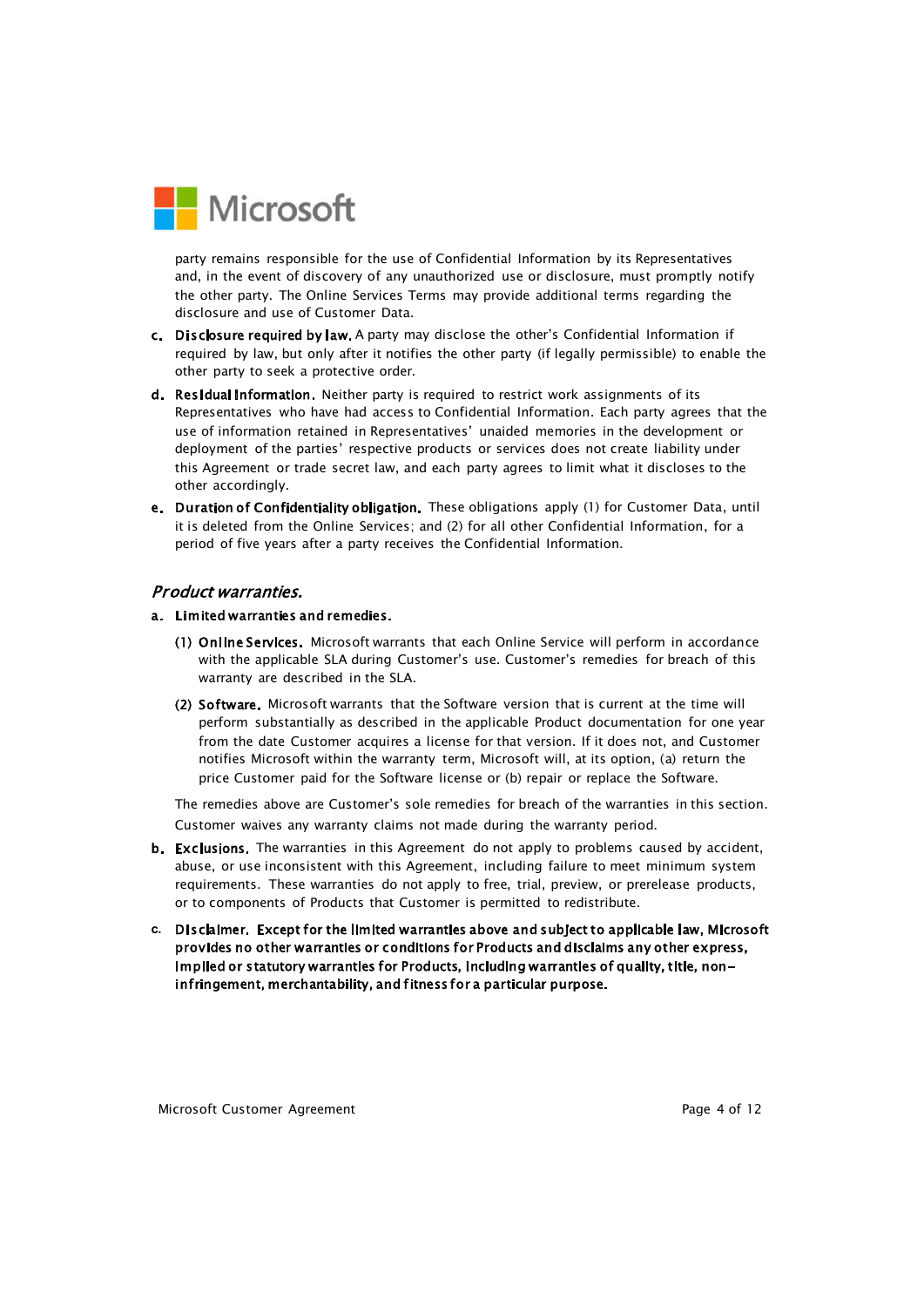

## Defense of third-party claims.

The parties will defend each other against the third-party claims described in this section and will pay the amount of any resulting adverse final judgment or approved settlement, but only if the defending party is promptly notified in writing of the claim and has the right to control the defense and any settlement of it. The party being defended must provide the defending party with all requested assistance, information, and authority. The defending party will reimburse the other party for reasonable out-of-pocket expenses it incurs in providing assistance. This section describes the parties' sole remedies and entire liability for such claims.

- a. By Microsoft. Microsoft will defend Customer against any third-party claim to the extent it alleges that a Product made available by Microsoft for a fee and used within the scope of the license granted under this Agreement (unmodified from the form provided by Microsoft and not combined with anything else), misappropriates a trade secret or directly infringes a patent, copyright, trademark, or other proprietary right of a third party. If Microsoft is unable to resolve a claim of misappropriation or infringement, it may, at its option, either (1) modify or replace the Product with a functional equivalent or (2) terminate Customer's license and refund any license fees (less depreciation for perpetual licenses), including amounts paid in advance for unused consumption for any usage period after the termination date. Microsoft will not be liable for any claims or damages due to Customer's continued use of a Product after being notified to stop due to a third-party claim.
- b. By Customer. To the extent permitted by applicable law, Customer will defend Microsoft and its Affiliates against any third-party claim to the extent it alleges that: (1) any Customer Data or Non-Microsoft Product hosted in an Online Service by Microsoft on Customer's behalf misappropriates a trade secret or directly infringes a patent, copyright, trademark, or other proprietary right of a third party; or (2) Customer's use of any Product, alone or in combination with anything else, violates the law or harms a third party.

## Limitation of liability.

For each Product, each party's maximum, aggregate liability to the other under this Agreement is limited to direct damages finally awarded in an amount not to exceed the amounts Customer was required to pay for the Products during the term of the applicable licenses, subject to the following:

- a. Subscriptions. For Products ordered on a subscription basis, Microsoft's maximum liability to Customer for any incident giving rise to a claim will not exceed the amount Customer paid for the Product during the 12 months before the incident.
- b. Free Products and distributable code. For Products provided free of charge and code that Customer is authorized to redistribute to third parties without separate payment to Microsoft, Microsoft's liability is limited to direct damages finally awarded up to US\$5,000.
- c. Exclusions. In no event will either party be liable for loss of revenue or loss of anticipated savings (in either case whether direct or indirect), indirect, incidental, special, punitive, or consequential damages, loss of use, loss of business information, or interruption of business, however caused or on any theory of liability.

Microsoft Customer Agreement **Page 12** and Page 5 of 12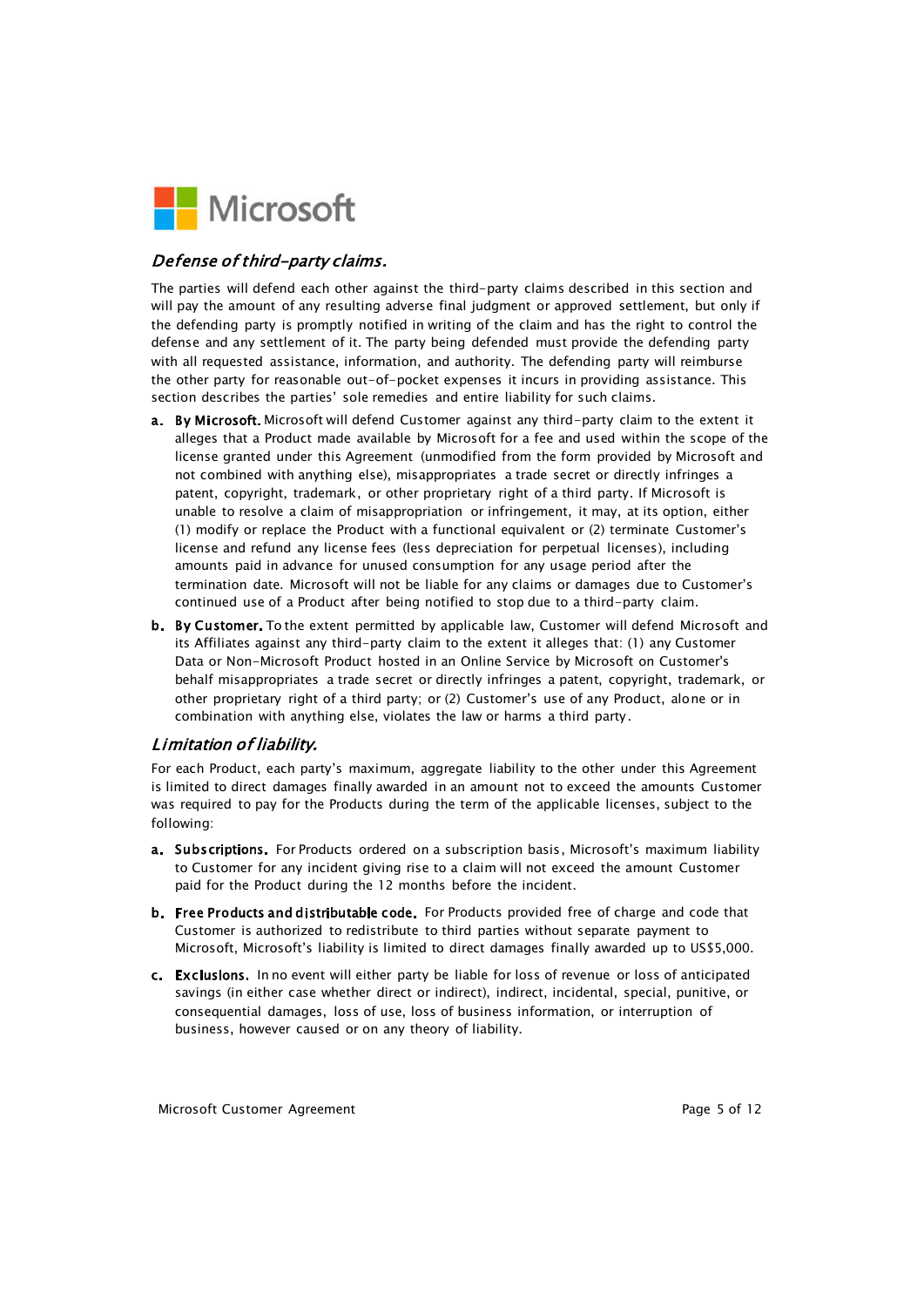

d. Exceptions. No limitation or exclusions will apply to liability arising out of either party's (1) confidentiality obligations (except for liability related to Customer Data, which will remain subject to the limitations and exclusions above); (2) defense obligations; or (3) violation of the other party's intellectual property rights.

Liability for death or personal injury. In any case where the law of England and Wales applies per the terms of the Agreement or the determination of a court, nothing in this Agreement shall exclude liability for death or personal injury caused by negligence or liability for fraudulent misrepresentation

#### Partners.

- a. Selecting a Partner. Customer may authorize a Partner to place orders on Customer's behalf and manage Customer's purchases by associating the Partner with its account. If the Partner's distribution right is terminated, Customer must select an authorized replacement Partner or purchase directly from Microsoft. Partners and other third parties are not agents of Microsoft and are not authorized to enter into any agreement with Customer on behalf of Microsoft.
- b. Partner Administrator privileges and access to Customer Data. If Customer purchases Online Services from a Partner or chooses to provide a Partner with administrator privileges, that Partner will be the primary administrator of the Online Services and will have administrative privileges and access to Customer Data and Administrator Data. Customer consents to Microsoft and its Affiliates providing the Partner with Customer Data and Administrator Data for purposes of provisioning, administering and supporting (as applicable) the Online Services. Partner may process such data according to the terms of Partner's agreement with Customer, and its privacy commitments may differ from Microsoft's. Customer appoints Partner as its agent for purposes of providing and receiving notices and other communications to and from Microsoft. Customer may terminate the Partner's administrative privileges at any time.
- c. Support and Professional Services. Customer's Partner will provide details on support services available for Products purchased under this agreement. Support services may be performed by Partner or its designee, which in some cases may be Microsoft. If Customer purchases Professional Services under this agreement, the performance of those Professional Services will be subject to the terms and conditions in the Use Rights.

#### Pricing and payment.

If Customer orders from a Partner, the Partner will set Customer's pricing and payment terms for that order, and Customer will pay the amount due to the Partner. Pricing and payment terms related to orders placed by Customer directly with Microsoft are set by Microsoft, and Customer will pay the amount due as described in this section.

a. Payment method. Customer must provide a payment method or, if eligible, choose to be invoiced for purchases made on its account. By providing Microsoft with a payment method, Customer (1) consents to Microsoft's use of account information regarding the selected payment method provided by the issuing bank or applicable payment network; (2) represents that it is authorized to use that payment method and that any payment

Microsoft Customer Agreement **Page 6 of 12** and Page 6 of 12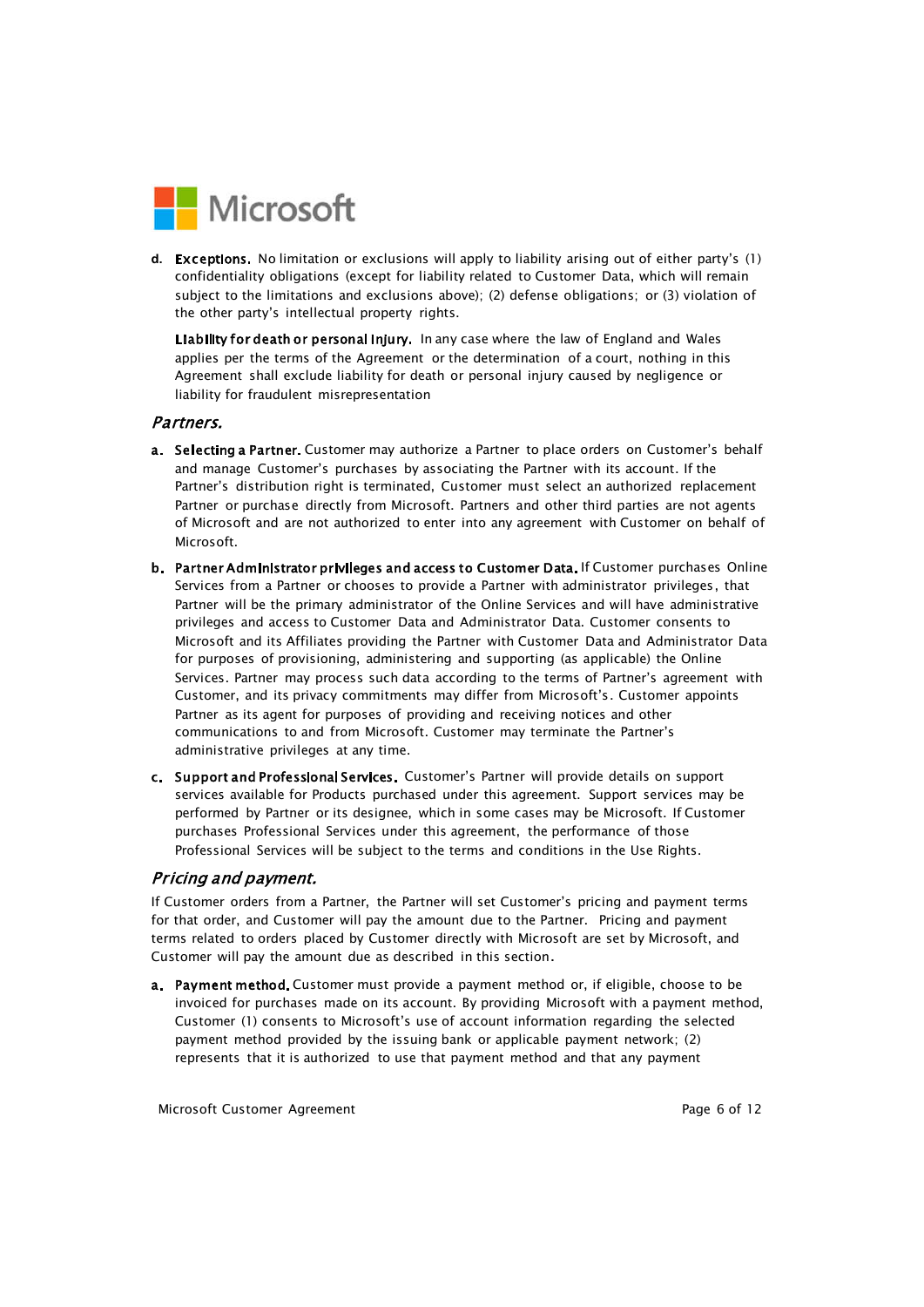

information it provides is true and accurate; (3) represents that the payment method was established and is used primarily for commercial purposes and not for personal, family or household use; and (4) authorizes Microsoft to charge Customer using that payment method for orders under this Agreement.

- b. Invoices. Microsoft may invoice eligible Customers. Customer's ability to elect payment by invoice is subject to Microsoft's approval of Customer's financial condition. Customer authorizes Microsoft to obtain information about Customer's financial condition, which may include credit reports, to assess Customer's eligibility for invoicing. Unless the Customer's financial statements are publicly available, Customer may be required to provide their balance sheet, profit and loss and cash flow statements to Microsoft. Customer may be required to provide security in a form acceptable to Microsoft to be eligible for invoicing. Microsoft may withdraw Customer's eligibility at any time and for any reason. Customer must promptly notify Microsoft of any changes in its company name or location and of any significant changes in the ownership, structure, or operational activities of the organization.
- c. Invoice Payment terms. Each invoice will identify the amounts payable by Customer to Microsoft for the period corresponding to the invoice. Customer will pay all amounts due within thirty (30) calendar days following the invoice date.
- d. Late Payment. Microsoft may, at its option, assess a late fee on any payments to Microsoft that are more than fifteen (15) calendar days past due at a rate of two percent (2%) of the total amount payable, calculated and payable monthly, or the highest amount allowed by law, if less.
- e. Cancellation fee. If a subscription permits early termination and Customer cancels the subscription before the end of the subscription or billing period, Customer may be charged a cancellation fee.
- f. Recurring Payments. For subscriptions that renew automatically, Customer authorizes Microsoft to charge Customer's payment method periodically for each subscription or billing period until the subscription is terminated. By authorizing recurring payments, Customer authorizes Microsoft to process such payments as either electronic debits or fund transfers, or as electronic drafts from the designated bank account (in the case of Automated Clearing House or similar debits), as charges to the designated card account (in the case of credit card or similar payments) (collectively, "Electronic Payments"). If any payment is returned unpaid or if any credit card or similar transaction is rejected or denied, Microsoft or its service providers reserve the right to collect any applicable return item, rejection or insufficient funds fee to the maximum extent permitted by applicable law and to process any such fees as an Electronic Payment or to invoice Customer for the amount due.
- g. Taxes. Microsoft prices exclude applicable taxes unless identified as tax inclusive. If any amounts are to be paid to Microsoft, Customer shall also pay any applicable value added, goods and services, sales, gross receipts, or other transaction taxes, fees, charges, or surcharges, or any regulatory cost recovery surcharges or similar amounts that are owed under this Agreement and that Microsoft is permitted to collect from Customer. Customer shall be responsible for any applicable stamp taxes and for all other taxes that it is legally obligated to pay including any taxes that arise on the distribution or provision of Products

Microsoft Customer Agreement **Page 7 of 12** and 20 and 20 and 20 and 20 and 20 and 20 and 20 and 20 and 20 and 20 and 20 and 20 and 20 and 20 and 20 and 20 and 20 and 20 and 20 and 20 and 20 and 20 and 20 and 20 and 20 and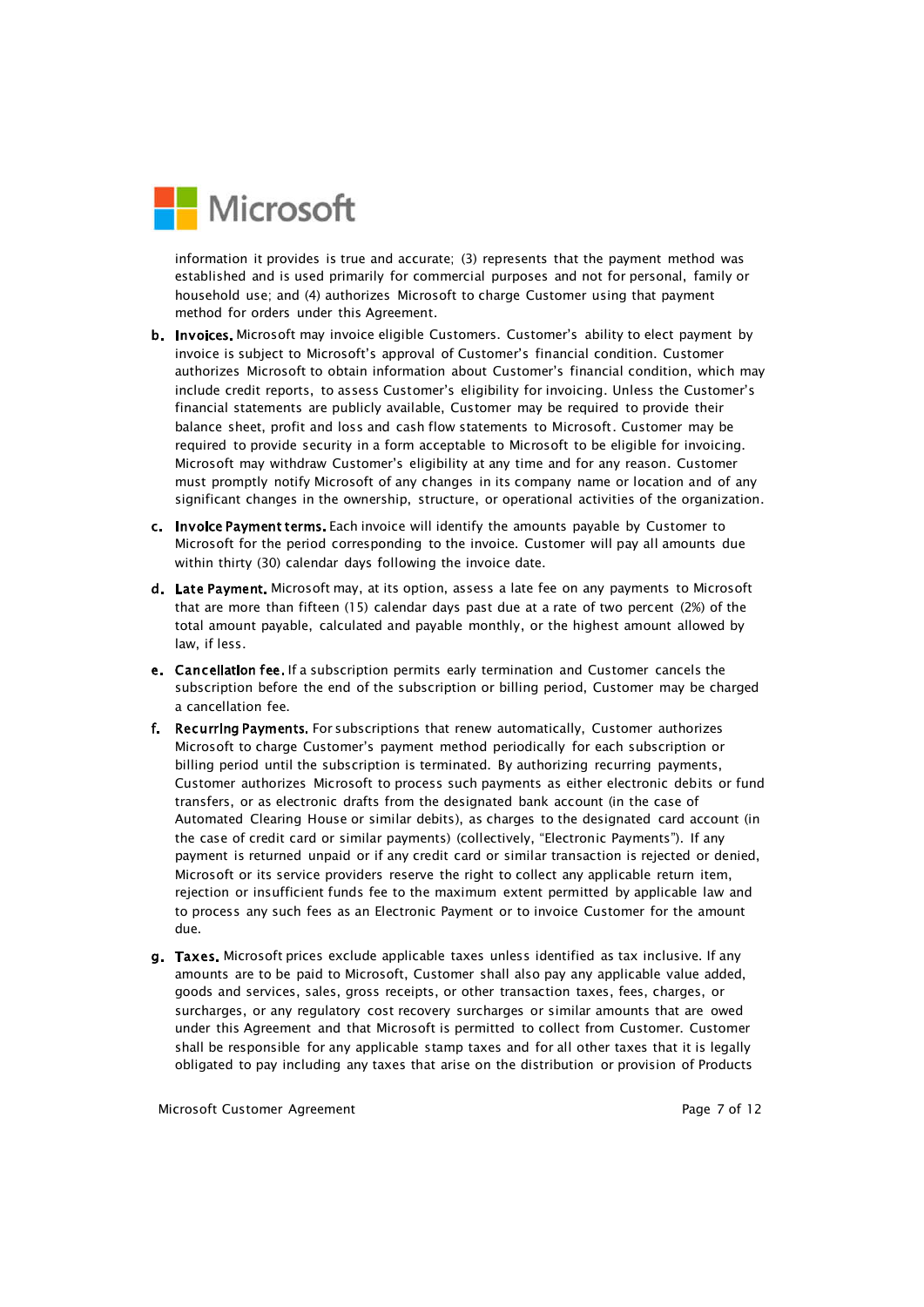

by Customer to its Affiliates. Microsoft shall be responsible for all taxes based upon its net income, gross receipts taxes imposed in lieu of taxes on income or profits, and taxes on its property ownership.

If any taxes are required to be withheld on payments invoiced by Microsoft, Customer may deduct such taxes from the amount owed and pay them to the appropriate taxing authority, but only if Customer promptly provides Microsoft an official receipt for those withholdings and other documents reasonably requested to allow Microsoft to claim a foreign tax credit or refund. Customer will ensure that any taxes withheld are minimized to the extent possible under applicable law.

#### Term and termination.

- a. Term. This Agreement is effective until terminated by a party, as described below.
- b. Termination without cause. Either party may terminate this Agreement without cause on 60 days' notice. Termination without cause will not affect Customer's perpetual licenses, and licenses granted on a subscription basis will continue for the duration of the subscription period(s), subject to the terms of this Agreement.
- c. Termination for cause. Without limiting other remedies it may have, either party may terminate this Agreement on 30 days' notice for material breach if the other party fails to cure the breach within the 30-day notice period. Upon such termination, the following will apply:
	- (1) All licenses granted under this Agreement will terminate immediately except for fullypaid, perpetual licenses.
	- (2) All amounts due under any unpaid invoices shall become due and payable immediately. For metered Products billed periodically based on usage, Customer must immediately pay for unpaid usage as of the termination date.
	- (3) If Microsoft is in breach, Customer will receive a credit for any subscription fees, including amounts paid in advance for unused consumption for any usage period after the termination date.
- d. Suspension. Microsoft may suspend use of an Online Service without terminating this Agreement during any period of material breach. Microsoft will give Customer notice before suspending an Online Service when reasonable.
- e. Termination for regulatory reasons. Microsoft may modify, discontinue, or terminate a Product in any country or jurisdiction where there is any current or future government regulation, obligation, or other requirement, that (1) is not generally applicable to businesses operating there; (2) presents a hardship for Microsoft to continue offering the Product without modification; or (3) causes Microsoft to believe these terms or the Product may conflict with any such regulation, obligation, or requirement. If Microsoft terminates a subscription for regulatory reasons, Customer will receive, as its sole remedy, a credit for any subscription fees, including amounts paid in advance for unused consumption for any usage period after the termination date.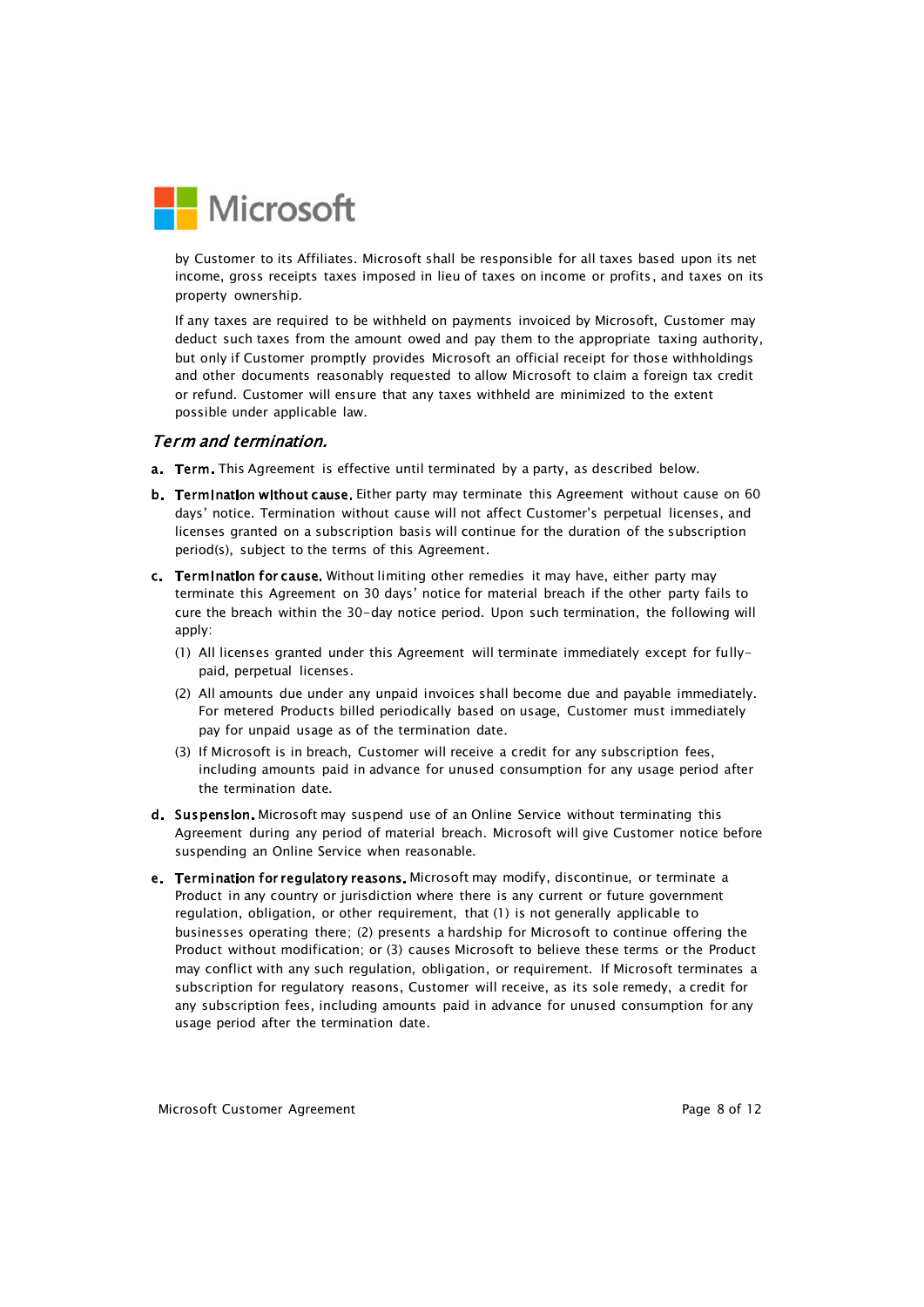

#### Miscellaneous.

- a. Independent contractors. The parties are independent contractors. Customer and Microsoft each may develop products independently without using the other's Confidential Information.
- b. Agreement not exclusive. Customer is free to enter into agreements to license, use, and promote the products and services of others.
- c. Amendments. Microsoft may modify this Agreement from time to time. Changes to the Use Rights will apply as provided in this Agreement. Changes to other terms will not apply until Customer accepts them. Microsoft may require Customer to accept revised or additional terms before processing a new order. Any additional or conflicting terms and conditions contained in a purchase order or otherwise presented by Customer are expressly rejected and will not apply.
- d. Assignment. Either party may assign this Agreement to an Affiliate, but it must notify the other party in writing of the assignment. Customer consents to the assignment to an Affiliate or third party, without prior notice, of any rights Microsoft may have under this Agreement to receive payment and enforce Customer's payment obligations, and all assignees may further assign such rights without further consent. Any other proposed assignment of this Agreement must be approved by the non-assigning party in writing. Assignment will not relieve the assigning party of its obligations under the assigned Agreement. Any attempted assignment without required approval will be void.
- e. U.S. export. Products are subject to U.S. export jurisdiction. Customer must comply with all applicable international and national laws, including the U.S. Export Administration Regulations, the International Traffic in Arms Regulations, and end-user, end use and destination restrictions by U.S. and other governments related to Microsoft products, services, and technologies.
- f. Severability. If any part of this Agreement is held to be unenforceable, the rest of the Agreement will remain in full force and effect.
- g. Waiver, Failure to enforce any provision of this Agreement will not constitute a waiver. Any waiver must be in writing and signed by the waiving party.
- h. No third-party beneficiaries. This Agreement does not create any third-party beneficiary rights except as expressly provided by its terms.
- i. Survival. All provisions survive termination of this Agreement except those requiring performance only during the term of the Agreement.
- **i.** Notices. Notices must be in writing and will be treated as delivered on the date received at the address, date shown on the return receipt, email transmission date, or date on the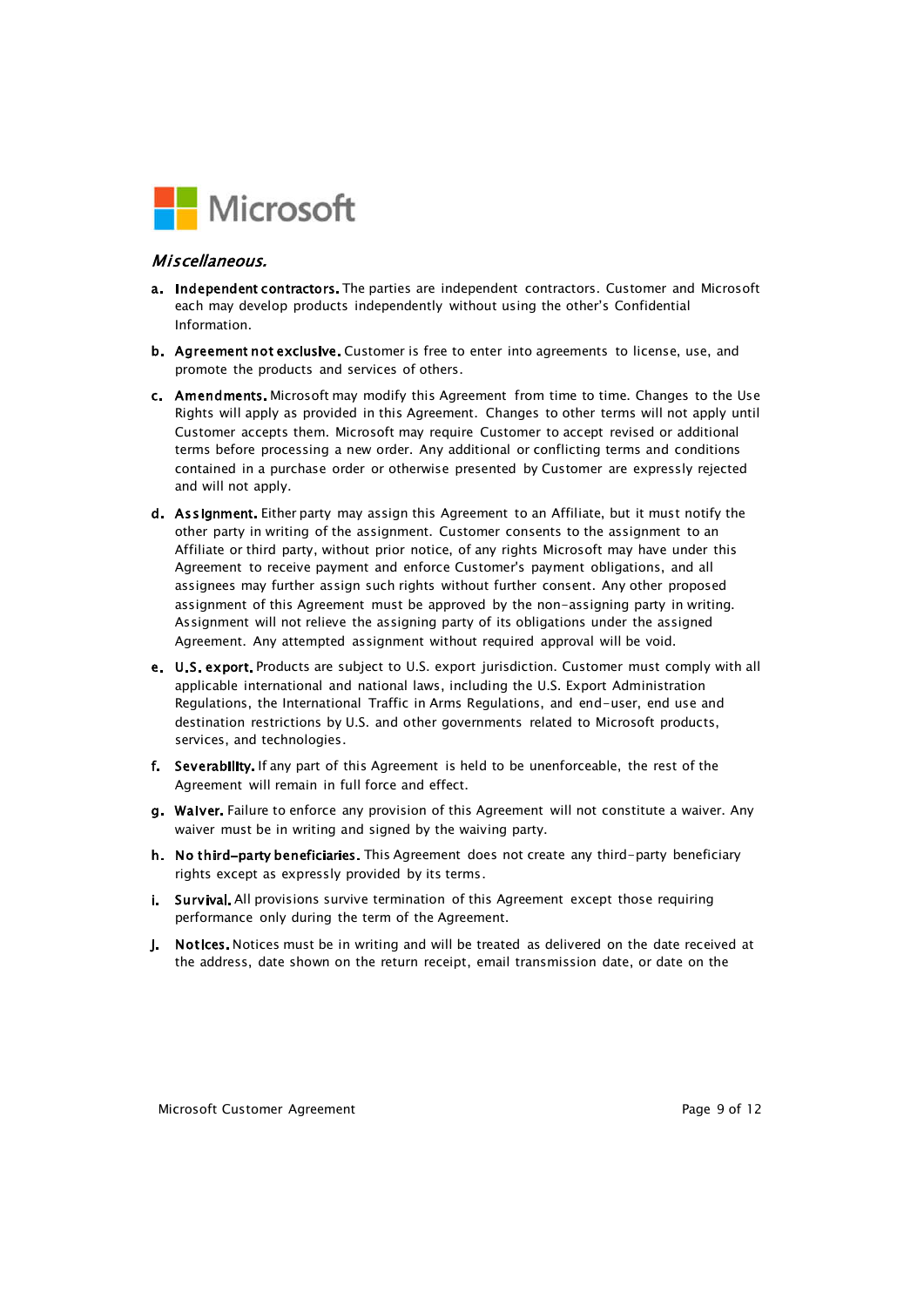

courier or fax confirmation of delivery. Notices to Microsoft must be sent to the following address:

> Microsoft Ireland Operations Limited One Microsoft Place South County Business Park Leopardstown Dublin 18, Ireland

Notices to Customer will be sent to the individual at the address Customer identifies on its account as its contact for notices. Microsoft may send notices and other information to Customer by email or other electronic form.

- k. Applicable law. This Agreement will be governed by and construed in accordance with the laws of Ireland. The 1980 United Nations Convention on Contracts for the International Sale of Goods and its related instruments will not apply to this Agreement.
- I. Dispute resolution. When bringing any action arising under this Agreement, the parties agree to the following exclusive venues:
	- (1) If Microsoft brings the action, the venue will be where Customer has its headquarters.
	- (2) If Customer brings the action against Microsoft or any Microsoft Affiliate located outside of Europe, the venue will be the state or federal courts in King County, State of Washington, USA.
	- (3) If Customer brings the action against Microsoft or any Microsoft Affiliate located in Europe, and not also against Microsoft or a Microsoft Affiliate located outside of Europe, the venue will be the Republic of Ireland.

The parties consent to personal jurisdiction in the agreed venue. This choice of venue does not prevent either party from seeking injunctive relief in any jurisdiction with respect to a violation of intellectual property rights or confidentiality obligations.

- m. Order of precedence. These General Terms will take precedence over any conflicting terms in other documents that are part of this Agreement that are not expressly resolved in those documents, except that conflicting terms in the Use Rights take precedence over these General Terms as to the applicable Products. Terms in the Online Services Terms take precedence over conflicting terms in the Product Terms. Terms in an amendment control over the amended document and any prior amendments concerning the same subject matter.
- n. Microsoft Affiliates and contractors. Microsoft may perform its obligations under this Agreement through its Affiliates and use contractors to provide certain services. Microsoft remains responsible for their performance.
- o. Government procurement rules. By accepting this agreement, Customer represents and warrants that (i) it has complied and will comply with all applicable government procurement laws and regulations; (ii) it is authorized to enter into this Agreement; and (iii) this Agreement satisfies all applicable procurement requirements.

Microsoft Customer Agreement **Page 10 of 12** and 20 and 20 and 20 and 20 and 20 and 20 and 20 and 20 and 20 and 20 and 20 and 20 and 20 and 20 and 20 and 20 and 20 and 20 and 20 and 20 and 20 and 20 and 20 and 20 and 20 an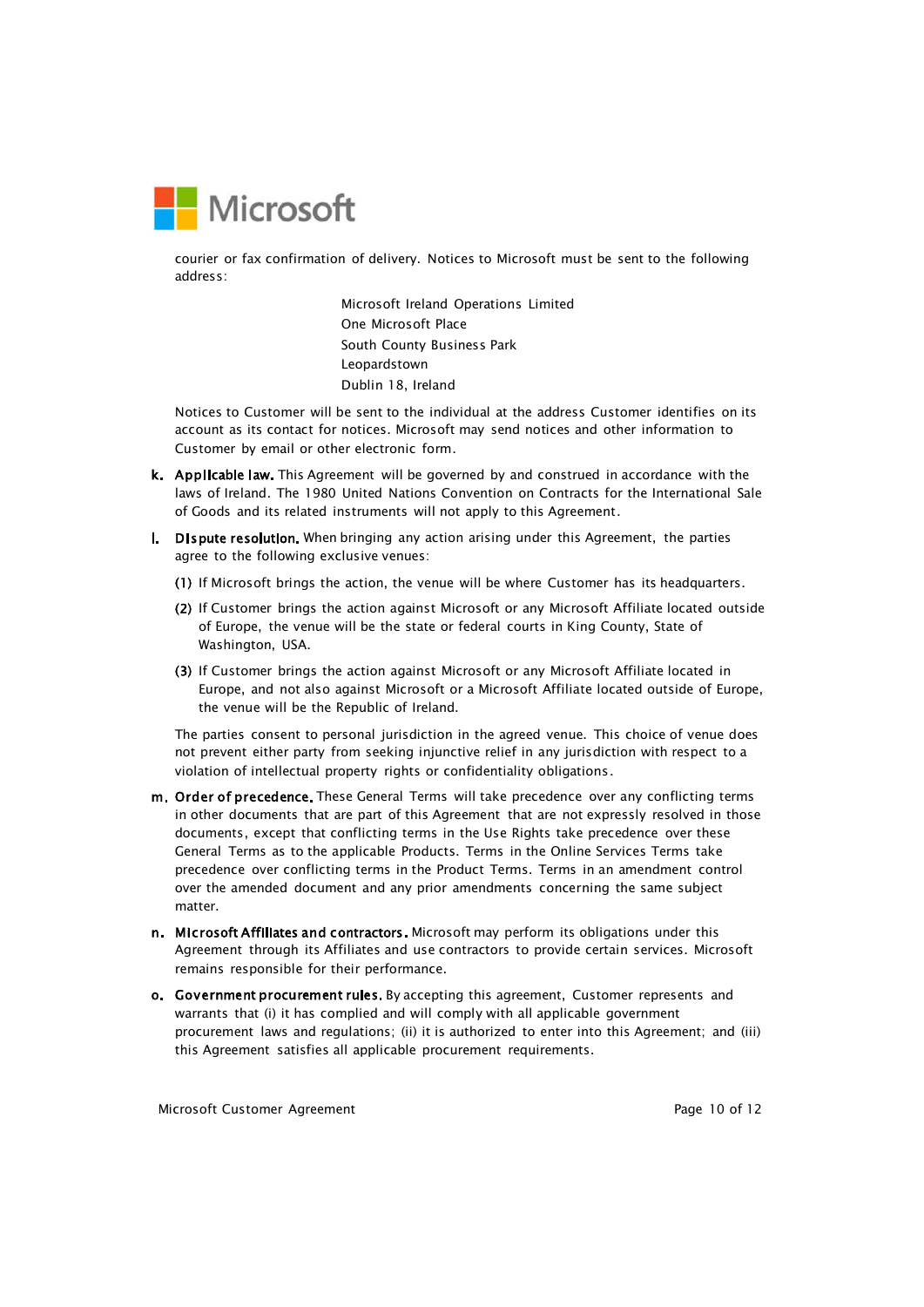

#### Definitions.

"Administrator Data" means the information provided to Microsoft or its Affiliates during signup, purchase, or administration of Products.

"Affiliate" means any legal entity that controls, is controlled by, or is under common control with a party. "Control" means ownership of more than a 50% interest of voting securities in an entity or the power to direct the management and policies of an entity.

"Confidential Information" is defined in the "Confidentiality" section.

"Customer" means the entity identified as such on the account associated with this Agreement.

"Customer Data" means all data, including all text, sound, software, image or video files that are provided to Microsoft or its Affiliates by, or on behalf of, Customer and its Affiliates through use of Online Services.

"End User" means any person Customer permits to use a Product or access Customer Data.

"Licensing Site" means http://www.microsoft.com/licensing/contracts or a successor site.

"Microsoft" means Microsoft Ireland Operations Limited.

"Non-Microsoft Product" means any third-party-branded software, data, service, website or product, unless incorporated by Microsoft in a Product.

"Online Services" means Microsoft-hosted services to which Customer subscribes under this Agreement. It does not include software and services provided under separate license terms.

"Online Services Terms" means the additional terms that apply to Customer's use of Online Services published on the Licensing Site and updated from time to time.

"Partner" means a company Microsoft has authorized to distribute Products to Customer.

"Personal Data" means any information relating to an identified or identifiable natural person.

"Product" means all Software and Online Services identified in the Product Terms that Microsoft offers under this Agreement, including previews, prerelease versions, updates, patches and bug fixes from Microsoft. Product availability may vary by region. "Product" does not include Non-Microsoft Products.

"Product Terms" means the document that provides information about Products available under this Agreement. The Product Terms document is published on the Licensing Site and is updated from time to time.

"Publisher" means a provider of a Non-Microsoft Product.

"Representatives" means a party's employees, Affiliates, contractors, advisors and consultants.

"SLA" means Service Level Agreement, which specifies the minimum service level for the Online Services and is published on the Licensing Site.

"Software" means licensed copies of Microsoft software identified in the Product Terms. Software does not include Online Services, but Software may be part of an Online Service.

"use" means to copy, download, install, run, access, display, use or otherwise interact with.

Microsoft Customer Agreement **Page 11 of 12** and 22 and 22 and 23 and 23 and 23 and 24 and 25 and 26 and 26 and 26 and 26 and 26 and 26 and 26 and 26 and 26 and 26 and 26 and 26 and 26 and 26 and 26 and 26 and 26 and 26 an